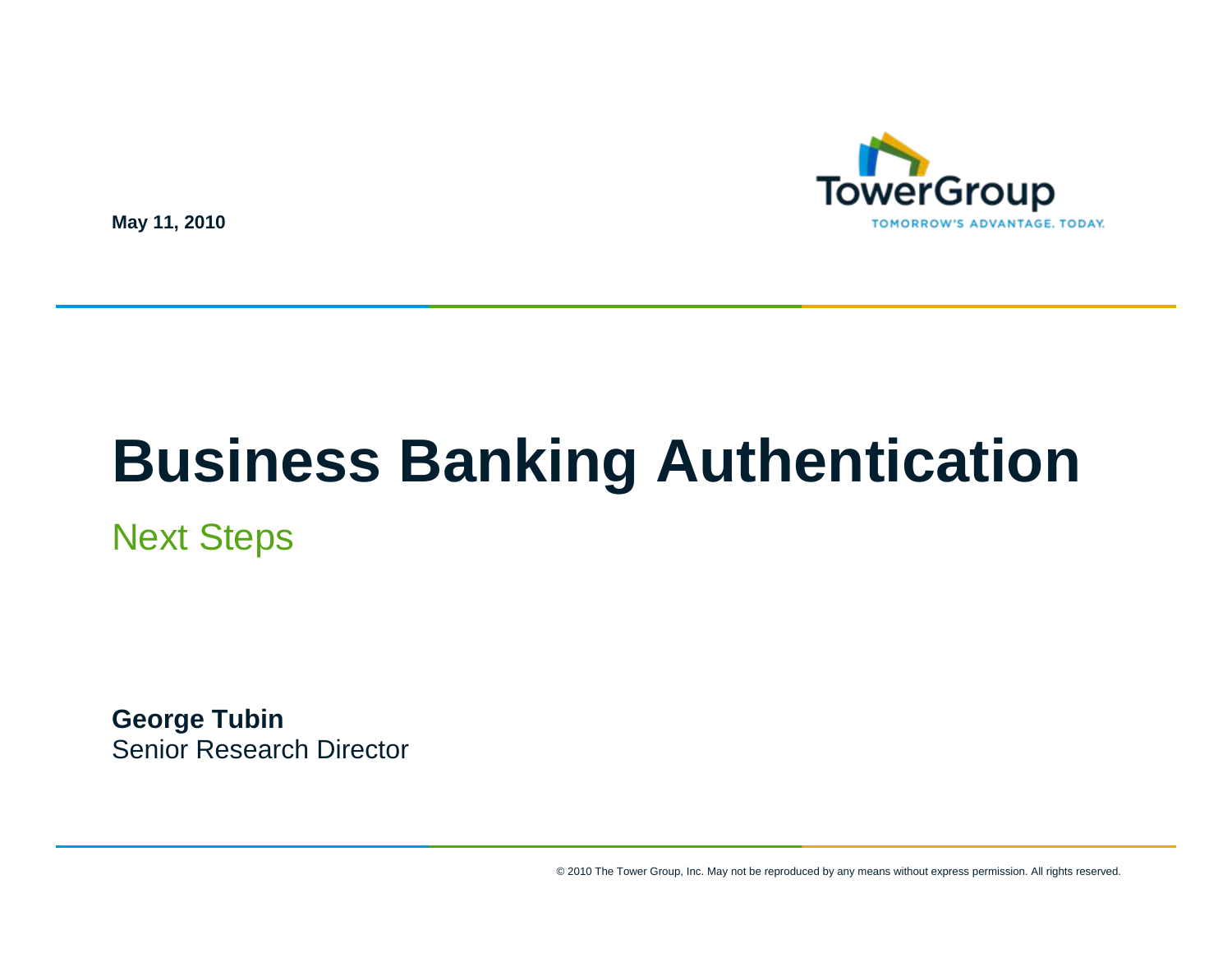

## **Agenda**

Our overarching point of view Effective technology point solutions A fraud prevention framework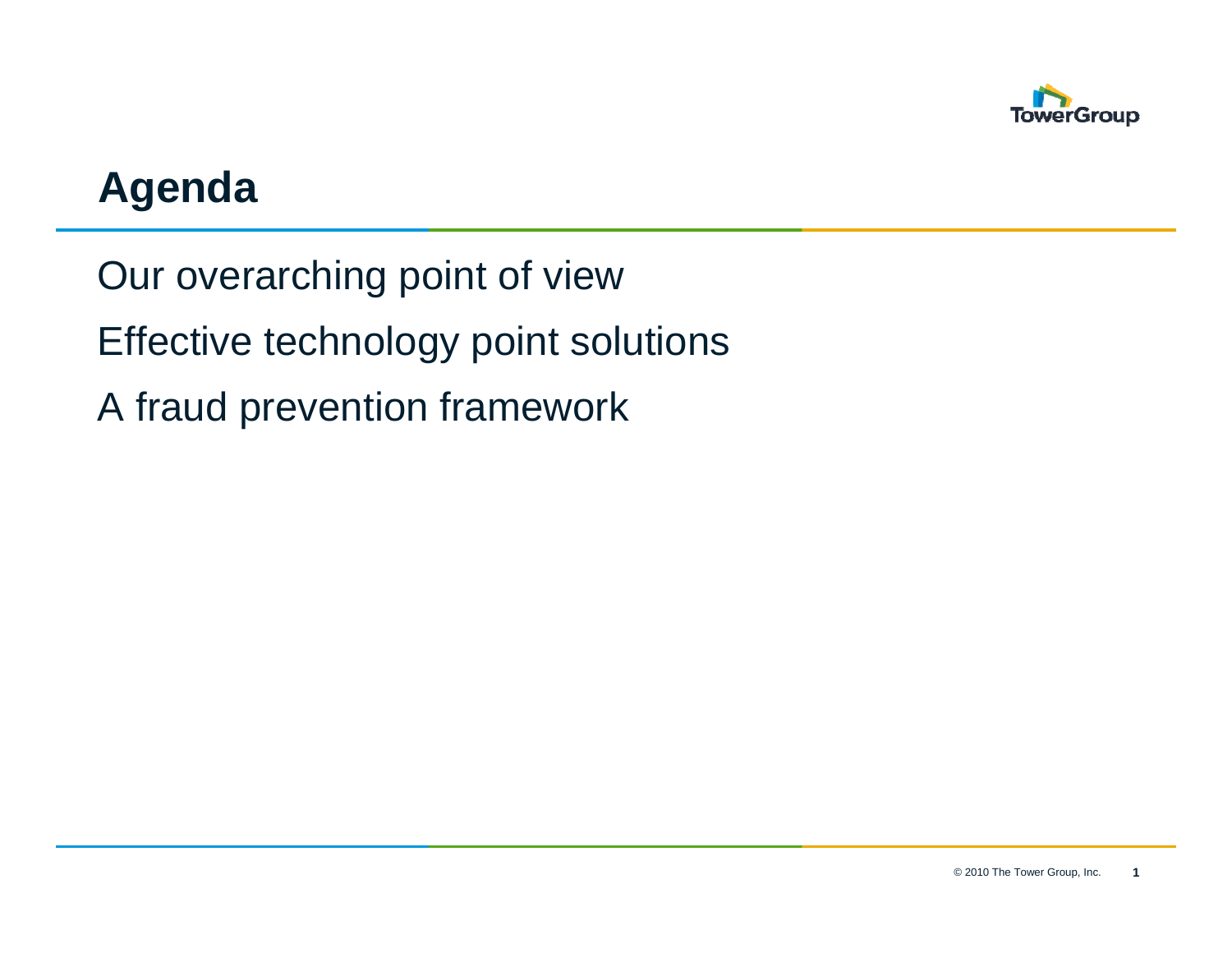

## **Two Ominous Threats (among others)**

#### Man in the Browser (MITB)

- **Inserts forms to collect data**
- Usurps authenticated user session
- **Executes fraudulent transactions**

#### Social Engineering

- **Basic credentials captured via malware**
- **Fraudster prepares session**
- **Fraudster contacts user to obtain additional** authentication information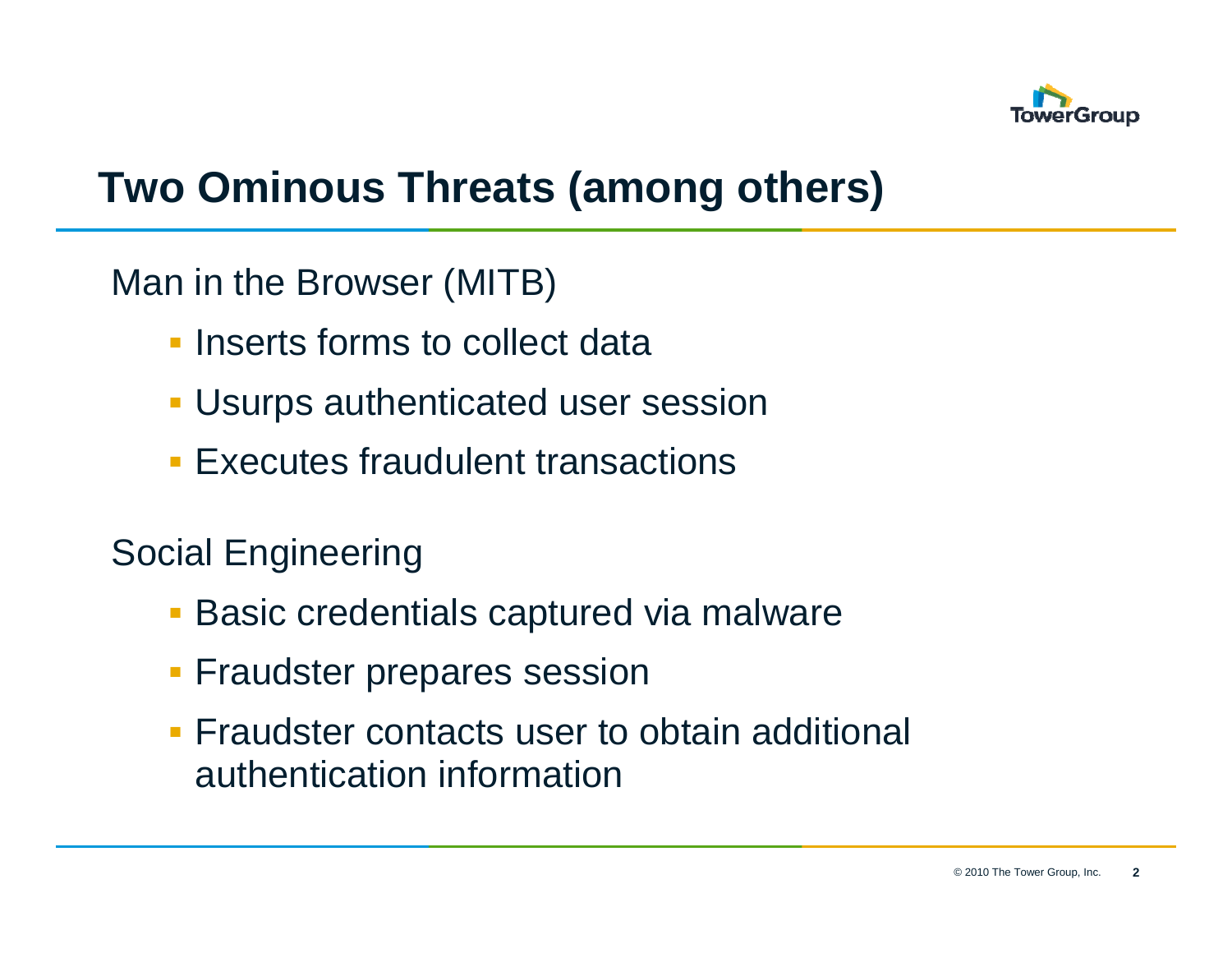

#### **The Bottom Line**

## **SMBs simply cannot protect themselves from these threats!**



**Banks Must Take Responsibility and/orCongress Must Act**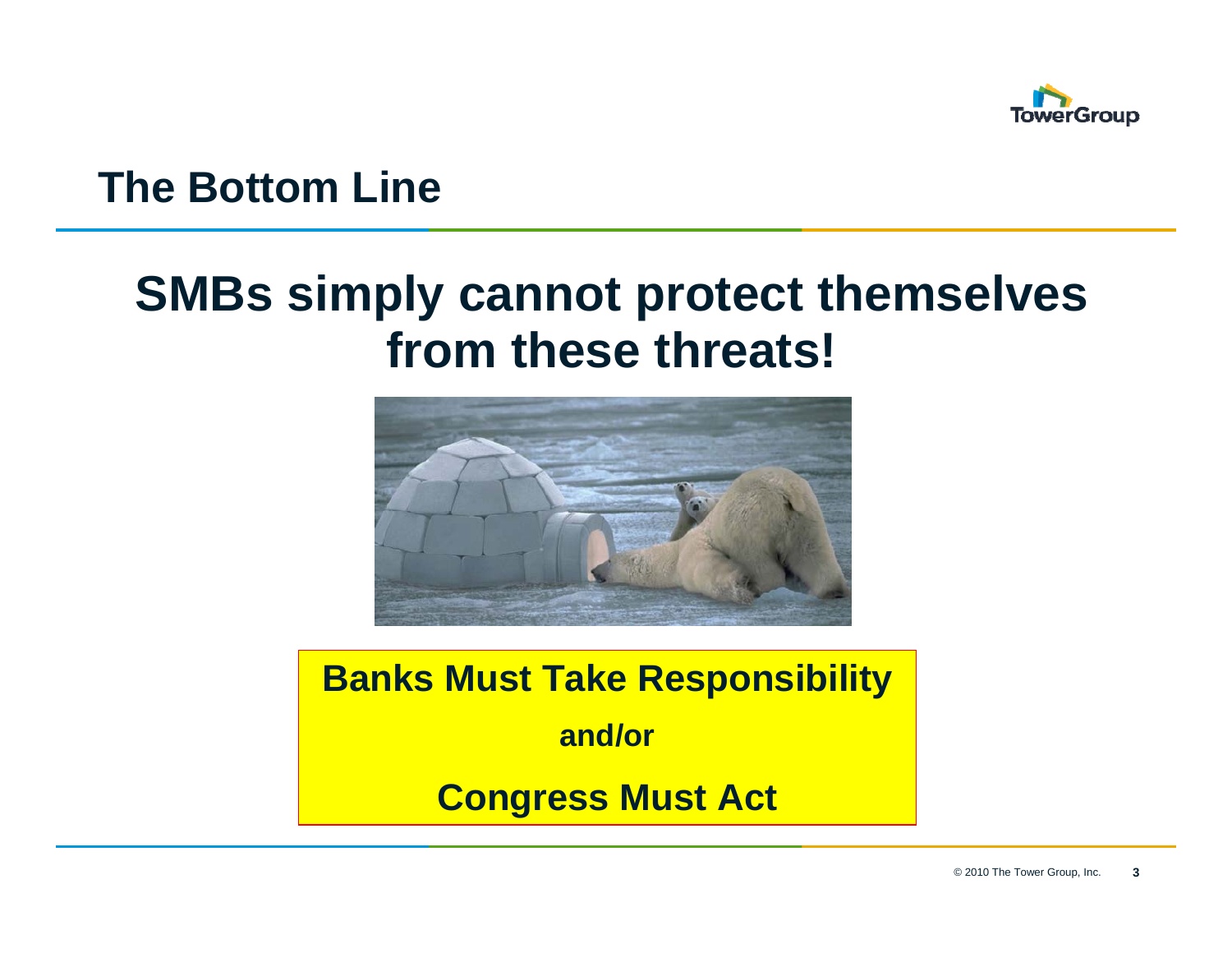

## **Emerging Fraud Prevention Technologies**

- Mobile transaction authentication
- **Secure browser plug-in**
- Behavioral monitoring
- Knowledge-based authentication
- Mobile geolocation
- **Reverse positive pay**
- **ACH debit blocks**
- **Biometrics**
- **Enterprise fraud prevention**

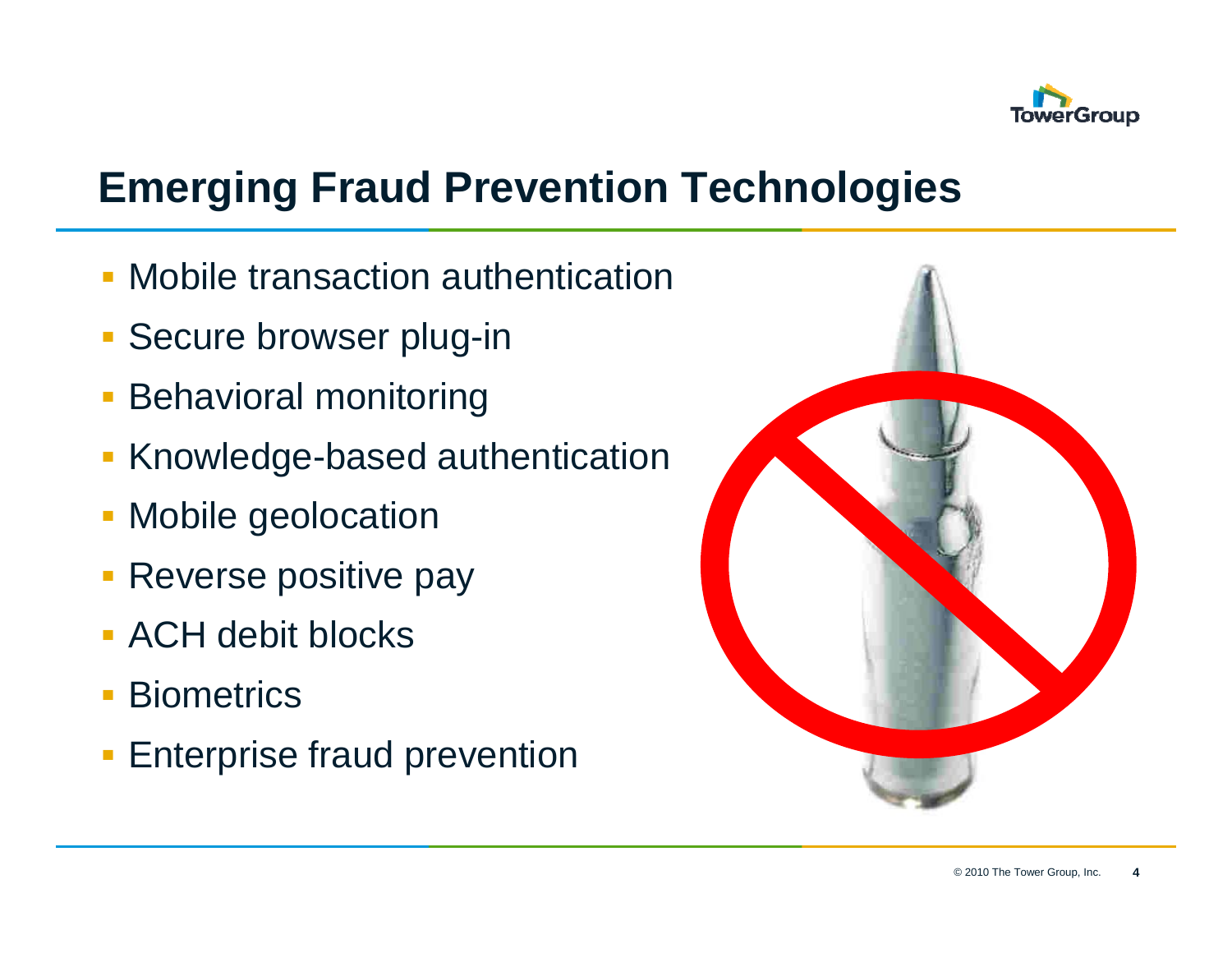

#### **Dedicated PC for Online Banking?**



What about integration with:

- POS system?
- **Accounting software?**
- **Invoice management?**
- Payroll system?

#### What about:

- •Social engineering?
- •Cost?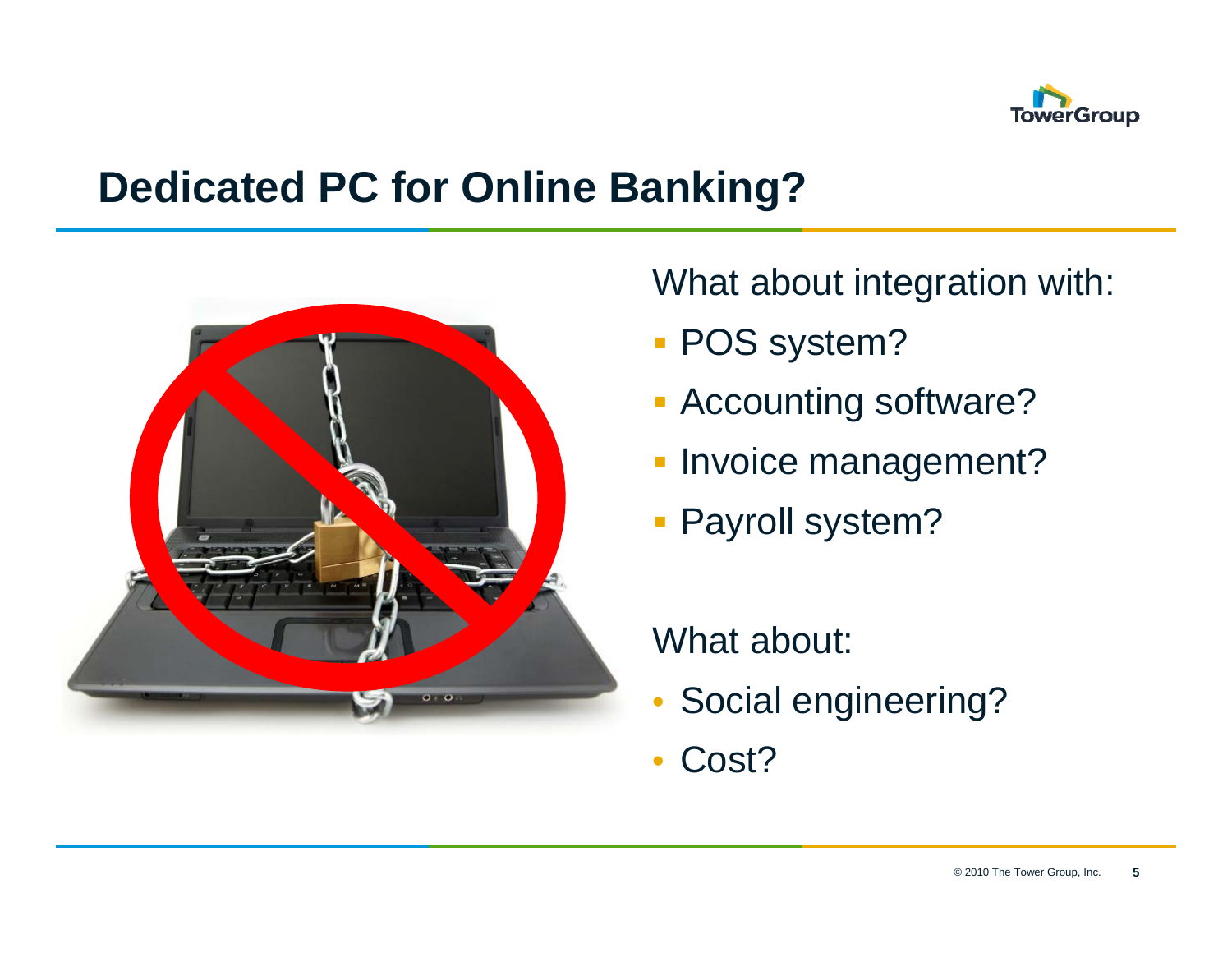

## **Out of Band Transaction Authentication**

Key attributes:

- Out of band
- Mobile application or SMS
- **Transaction information** included
- Risk-based
- **Customizable**
- **Alerts on other predefined** transaction types

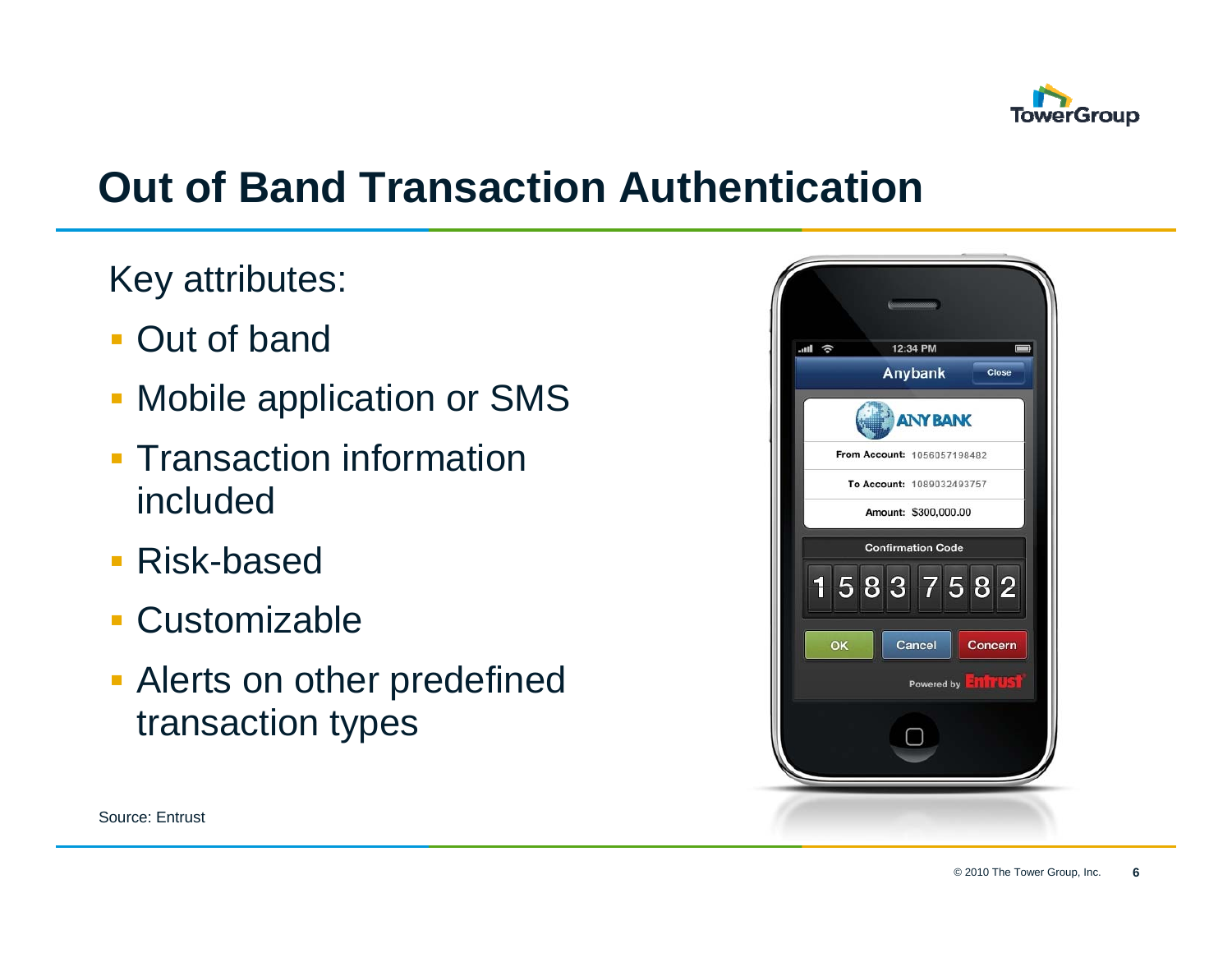

## **Secure Browser Plug-in**

Key attributes:

- Software download
- Website authentication
- Keystroke encryption
- $\overline{\phantom{a}}$ Browser lockdown
- **I** Identify and remove threats

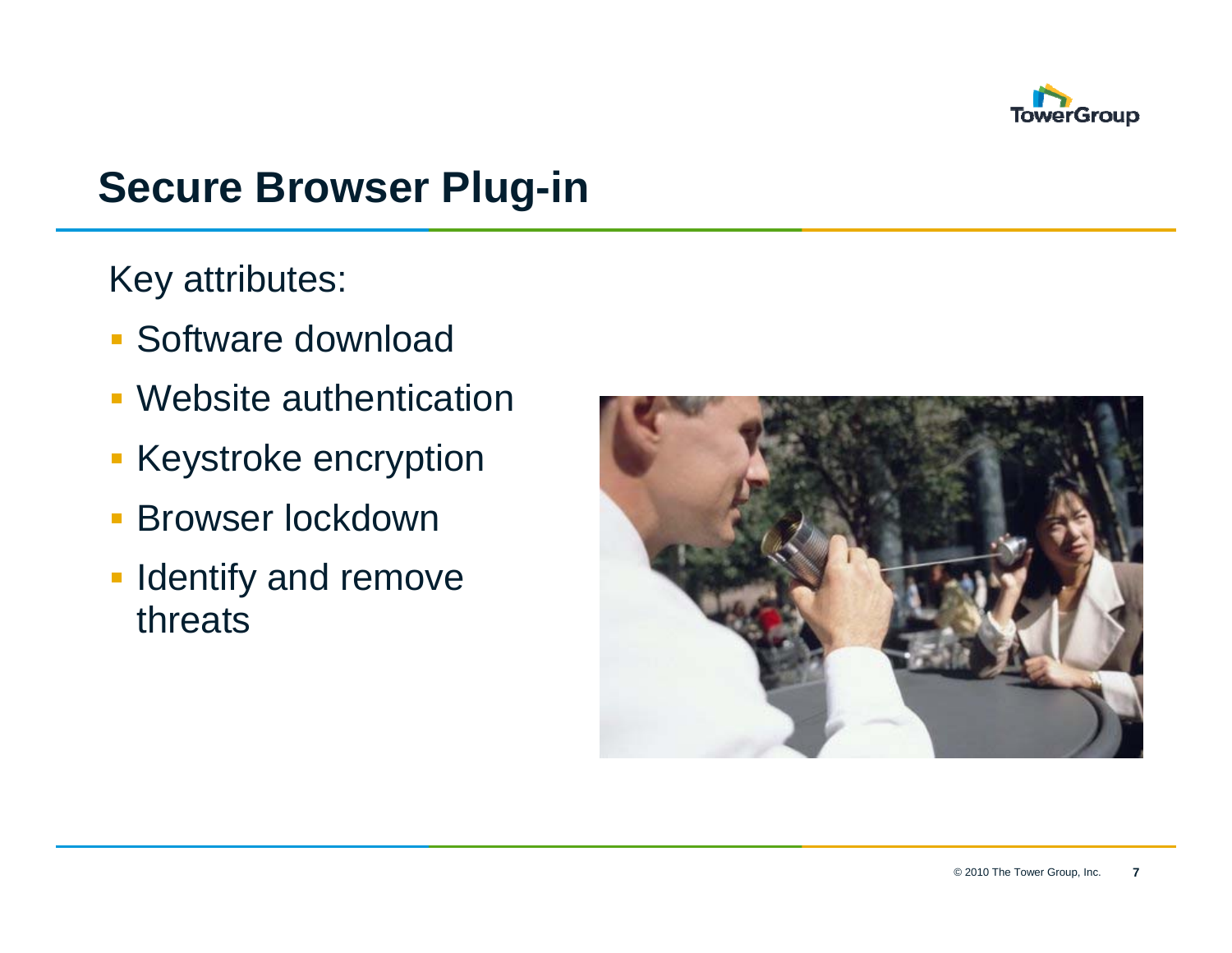

## **In-Session Behavior Monitoring**

Key attributes:

- **Pre and post authentication**
- Activities and transactions
- **Page navigation and** transaction speed
- **Compare to "normal" for** user and others

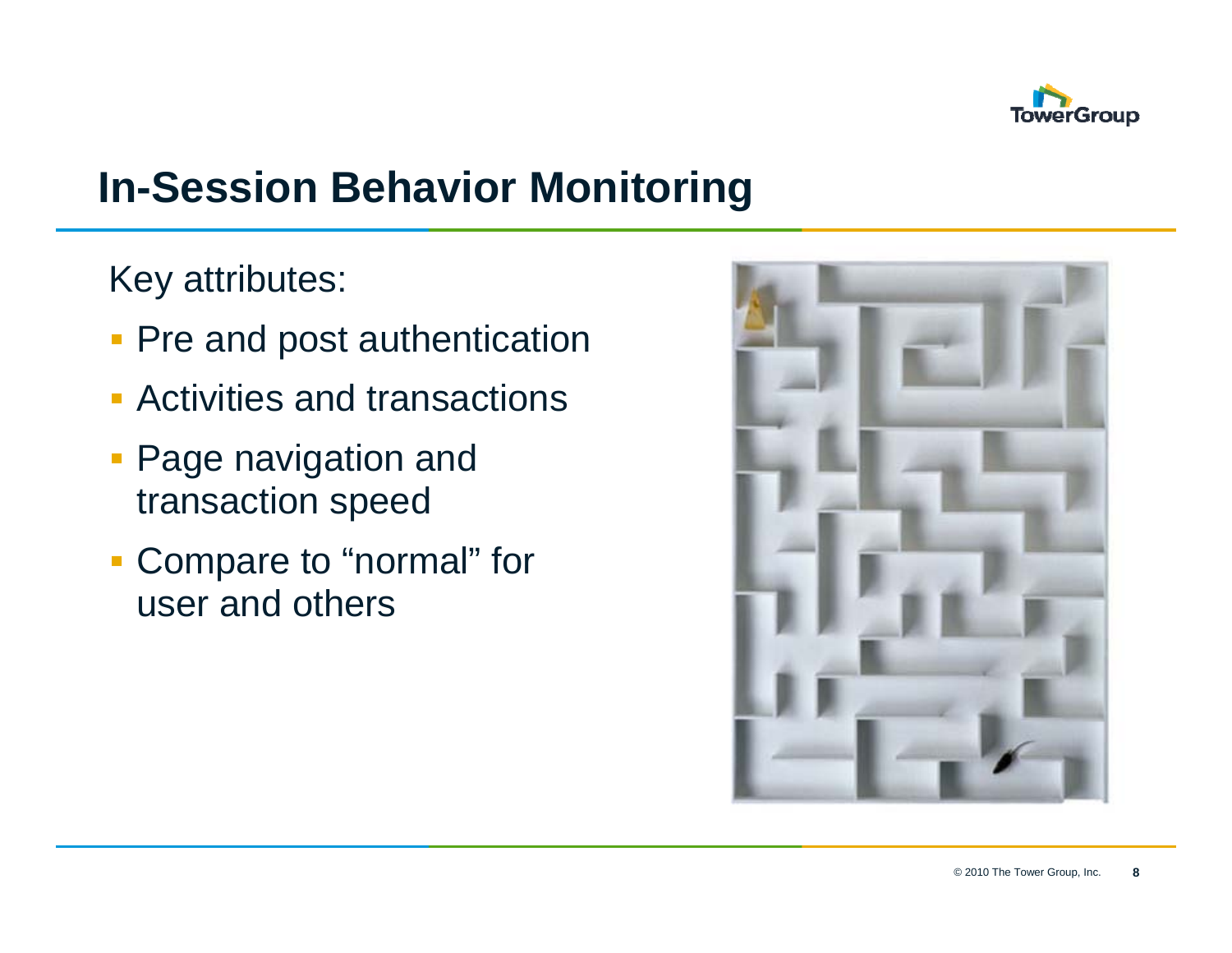

### **Layered Security Is The Key to Fraud Prevention**

Proactive Monitoring

Brand monitoring, honey pots, black market site monitoring, info sharing, etc.

Authentication

Secure cookie, IP intelligence, HTTP header, OTP, KBA, OOB, secure browser, etc.

Transaction Monitoring/Behavioral Profiling

Fraud pattern matching, velocity calculations, behavioral monitoring, etc.

Batch Fraud Monitoring

Link analysis, pattern recognition, preemptive forensics, etc.

Customer Involvement

Education, Web tools, preset limits, interactive alerts, outbound calls, etc.